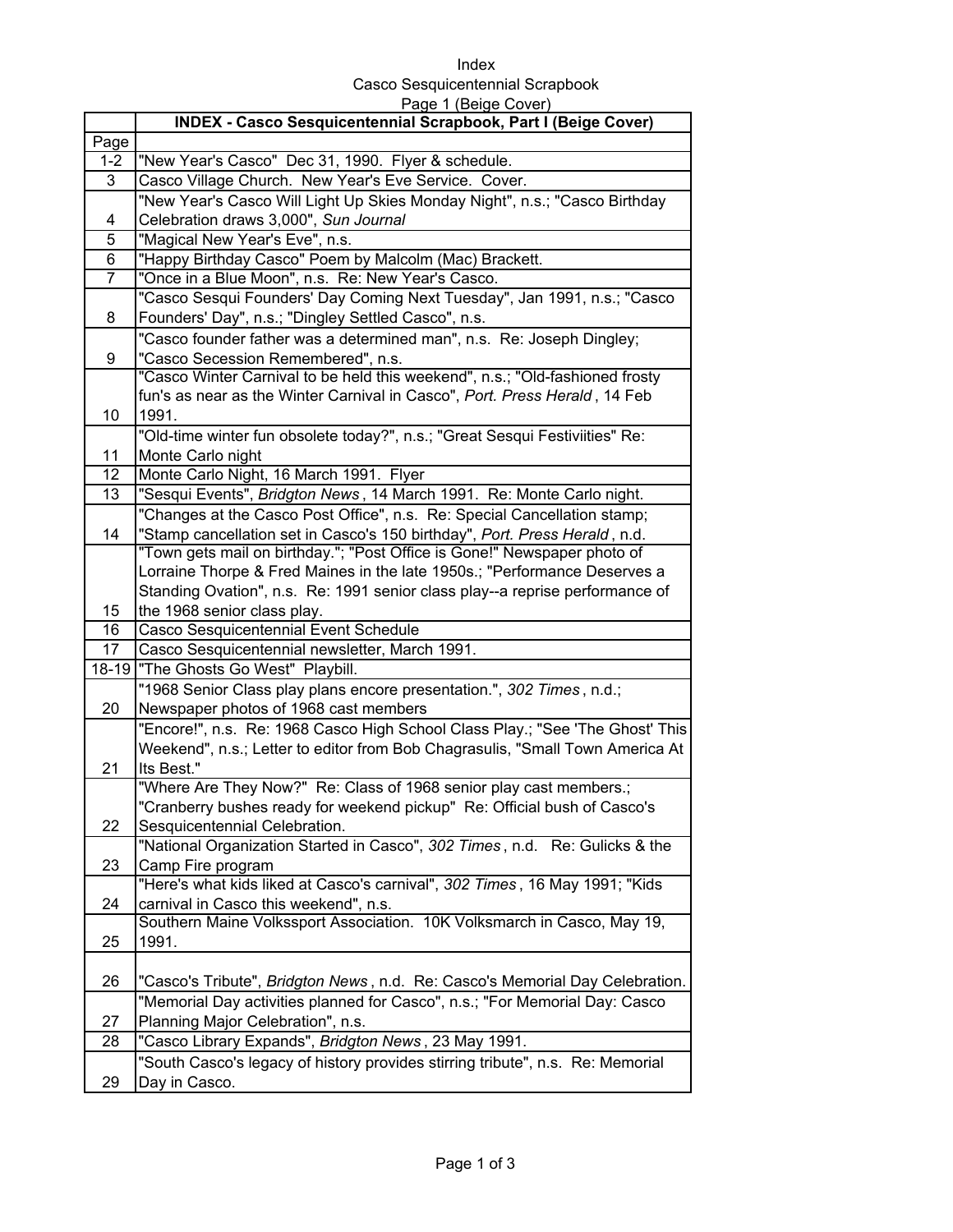Index

## Casco Sesquicentennial Scrapbook

|       | Page 1 (Beige Cover)                                                           |
|-------|--------------------------------------------------------------------------------|
|       | "For Memorial Day: Old fashioned fun planned by Casco", n.s.; "Lady Loggers    |
|       | Warming Up", n.s.; "State Champs to play at reunion", n.s. Re: Class of 1964   |
| 30    | vs. Class of 1968 Casco High School Loggers.                                   |
| 31    | "Loggers to Play Again June 21", n.s.; Class of 1991 Casco graduate list       |
| 32    | "Casco High alumni reunited", n.s.                                             |
| 33    | Casco High School reunion sign-up form                                         |
|       | "Ted Nutting Known As The Gentle Giant", Bridgton News, n.d. Re: 1948-1969     |
| 34    | principal of Casco High School                                                 |
|       | "Remember when--basketball, buffet, prom", n.s. Re: Casco High School          |
| 35    | reunion                                                                        |
|       | "CHS Reunion This Weekend with dinner, dance and basketball games", n.s.;      |
|       | "Book brings laughter, memories", n.s. Re: Melissa Kluge's book History of     |
| 36    | Casco, Maine                                                                   |
| 37    | "Casco High School Reunion: Renewing Friendships, Memories", n.s.              |
|       |                                                                                |
|       | "Sesqui Planning House Tour", n.s.; "Cooling Off Break: Youngsters Provide     |
| 38    | Volksmarchers Some Relief", Bridgton News, n.d.                                |
|       | "The Gentle Giant of Casco High School", n.s. Re: Theodore (Ted) Nutting;      |
| 39    | "Every kid's dream--a profitable koolade stand", n.s. Re: Casco Volksmarch     |
| 40    | Casco Sesquicentennial 4th of July. Flyer.                                     |
|       | "Casco's Connections to the Portland Symphony, past and present", The 302      |
|       | Times, n.d. Re: Frances Small of Raymond & Ann Step of So. Casco; "PSO in      |
| 41    | Casco for July 4", n.s.                                                        |
| 42    | "Bang Up Fourth", Port. Press Herald, n.d.                                     |
|       | "PSO on The 4th", n.s.; "The Program", n.s. Re: Portland Symphony              |
| 43    | Orchestra's 4th of July concert                                                |
|       | "Casco's Own Will Perform Thursday with PSO", Bridgton News. Re: Frances       |
| 44    | Small and Ann Stepp.                                                           |
| 45    | "Books Added to Library", n.s.                                                 |
|       | "Nine Houses Visited: Casco House tour to go to this Sunday," n.s. Includes:   |
|       | Manning Mansion, Jacob Watkins Homestead, Skinner (Wintle) House and           |
| 46    | Maplebrook Farm.                                                               |
| 47    | "Casco's 'gentle giant'--up close and personal", n.s. Re: Theo. E. Nutting.    |
| 48    | "Frances Small plays on a large scale", n.s.                                   |
|       | "Symphony Entertains Casco on the Fourth", n.s.; "Sesqui Events: House Tour    |
| 49    | Enjoyed by All", n.s.; "Historic Homes Tour July 14", n.s.                     |
|       | "Sesquicentennial house tour a 'tremendous' success", n.s.; "Casco Flea        |
| 50    | Market To Be Held Sat.", n.s.                                                  |
| 51-52 | Casco Sesquicentennial Newsletter, July 1991.                                  |
| 53-54 | Casco Sesquicentennial Celebration overview                                    |
|       | "Casco Days: People make the difference", n.s. Re: Richard Frank of Quaker     |
| 55    | Ridge.                                                                         |
| 56    | Newspaper photos. Richard Frank                                                |
| 57    | "Casco Day: This Weekend marks 45 years for Mr. Frank", n.s.                   |
| 58    | "The people who make Casco Days Succeed", n.s. Re: Richard Frank               |
|       | "Scottish band in Parade", n.s.; "Road Race won in 21 Min., 25 Sec.", n.s. Re: |
| 59    | Casco Day Road Race.                                                           |
| 60    | Flyer & schedule. Special Sesquicentennial Casco Day.                          |
| 61    | "Casco Day is right around the corner", The 302 Times, n.d.                    |
|       | Sesquicentennial Casco Day Country Run, 13th Annual, 27 July 1991. Entry       |
| 62    | form.                                                                          |
|       |                                                                                |